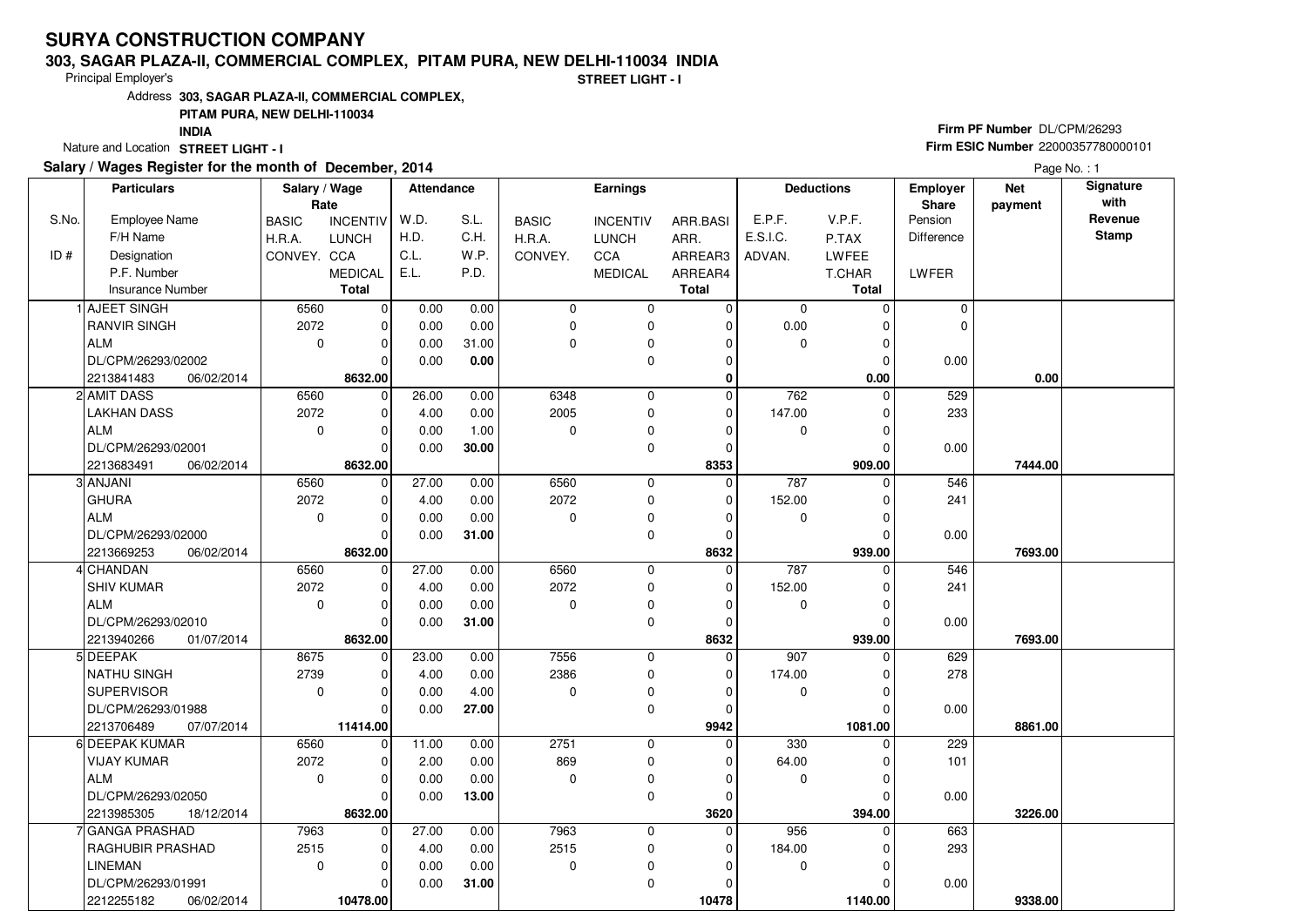#### **303, SAGAR PLAZA-II, COMMERCIAL COMPLEX, PITAM PURA, NEW DELHI-110034 INDIA**

Principal Employer's

**STREET LIGHT - I**

Address**303, SAGAR PLAZA-II, COMMERCIAL COMPLEX,**

## **PITAM PURA, NEW DELHI-110034**

**INDIA**

Nature and Location STREET LIGHT - I

## **Salary / Wages Register for the month of December, 2014**

# **Firm PF Number** DL/CPM/26293 **Firm ESIC Number** <sup>22000357780000101</sup>

Page No.: 2

|       | <b>Particulars</b>       | Salary / Wage<br>Rate |                 | <b>Attendance</b> |       |              | <b>Earnings</b> |             |             | <b>Deductions</b> | Employer<br>Share | <b>Net</b><br>payment |              |
|-------|--------------------------|-----------------------|-----------------|-------------------|-------|--------------|-----------------|-------------|-------------|-------------------|-------------------|-----------------------|--------------|
| S.No. | <b>Employee Name</b>     | <b>BASIC</b>          | <b>INCENTIV</b> | W.D.              | S.L.  | <b>BASIC</b> | <b>INCENTIV</b> | ARR.BASI    | E.P.F.      | V.P.F.            | Pension           |                       | Revenue      |
|       | F/H Name                 | H.R.A.                | <b>LUNCH</b>    | H.D.              | C.H.  | H.R.A.       | <b>LUNCH</b>    | ARR.        | E.S.I.C.    | P.TAX             | <b>Difference</b> |                       | <b>Stamp</b> |
| ID#   | Designation              | CONVEY. CCA           |                 | C.L.              | W.P.  | CONVEY.      | CCA             | ARREAR3     | ADVAN.      | LWFEE             |                   |                       |              |
|       | P.F. Number              |                       | <b>MEDICAL</b>  | E.L.              | P.D.  |              | <b>MEDICAL</b>  | ARREAR4     |             | T.CHAR            | LWFER             |                       |              |
|       | <b>Insurance Number</b>  |                       | <b>Total</b>    |                   |       |              |                 | Total       |             | Total             |                   |                       |              |
|       | 8 GOKUL PARSHAD          | 6560                  | $\mathbf 0$     | 26.00             | 0.00  | 6348         | 0               | $\mathbf 0$ | 762         | 0                 | 529               |                       |              |
|       | <b>JAGDISH PARSHAD</b>   | 2072                  | $\mathbf 0$     | 4.00              | 0.00  | 2005         | 0               | $\mathbf 0$ | 147.00      |                   | 233               |                       |              |
|       | ALM                      | $\mathbf 0$           | $\mathbf 0$     | 0.00              | 1.00  | $\Omega$     | 0               | 0           | $\mathbf 0$ |                   |                   |                       |              |
|       | DL/CPM/26293/01999       |                       | $\Omega$        | 0.00              | 30.00 |              | 0               | 0           |             |                   | 0.00              |                       |              |
|       | 2213669244<br>06/02/2014 |                       | 8632.00         |                   |       |              |                 | 8353        |             | 909.00            |                   | 7444.00               |              |
|       | 9 GOPAL KRISHAN GUPTA    | 7963                  | $\mathbf 0$     | 22.00             | 0.00  | 6679         | $\mathbf 0$     | $\Omega$    | 801         | 0                 | 556               |                       |              |
|       | <b>RAMESH CHAND</b>      | 2515                  | $\mathbf 0$     | 4.00              | 0.00  | 2109         | 0               | 0           | 154.00      | O                 | 245               |                       |              |
|       | <b>LINEMAN</b>           | $\mathbf 0$           | $\mathbf 0$     | 0.00              | 5.00  | $\Omega$     | $\mathbf 0$     | $\Omega$    | 0           |                   |                   |                       |              |
|       | DL/CPM/26293/02009       |                       | $\Omega$        | 0.00              | 26.00 |              | $\mathbf 0$     | $\Omega$    |             | O                 | 0.00              |                       |              |
|       | 2213247026<br>17/04/2014 |                       | 10478.00        |                   |       |              |                 | 8788        |             | 955.00            |                   | 7833.00               |              |
|       | 10 JAGJEEVAN RAM         | 8675                  | $\mathbf 0$     | 27.00             | 0.00  | 8675         | $\mathbf 0$     | $\Omega$    | 1041        | 0                 | 723               |                       |              |
|       | LT SHYAM LAL             | 2739                  | $\mathbf 0$     | 4.00              | 0.00  | 2739         | 0               | $\mathbf 0$ | 200.00      | O                 | 318               |                       |              |
|       | <b>SUPERVISOR</b>        | $\mathbf 0$           | $\mathbf 0$     | 0.00              | 0.00  | $\Omega$     | 0               | $\Omega$    | 0           |                   |                   |                       |              |
|       | DL/CPM/26293/01990       |                       | $\Omega$        | 0.00              | 31.00 |              | 0               | $\Omega$    |             |                   | 0.00              |                       |              |
|       | 2211859480<br>06/02/2014 |                       | 11414.00        |                   |       |              |                 | 11414       |             | 1241.00           |                   | 10173.00              |              |
|       | 11 JUNG BAHADUR          | 7963                  | 0               | 27.00             | 0.00  | 7963         | $\mathbf 0$     | $\Omega$    | 956         | $\Omega$          | 663               |                       |              |
|       | MANGROO SAROJ            | 2515                  | $\mathbf 0$     | 4.00              | 0.00  | 2515         | $\mathbf 0$     | 0           | 184.00      |                   | 293               |                       |              |
|       | <b>LINEMAN</b>           | $\mathbf 0$           | $\mathbf 0$     | 0.00              | 0.00  | $\Omega$     | 0               | $\Omega$    | 0           | $\Omega$          |                   |                       |              |
|       | DL/CPM/26293/02004       |                       | $\Omega$        | 0.00              | 31.00 |              | $\mathbf 0$     | $\Omega$    |             | $\Omega$          | 0.00              |                       |              |
|       | 2213605623<br>06/02/2014 |                       | 10478.00        |                   |       |              |                 | 10478       |             | 1140.00           |                   | 9338.00               |              |
|       | 12 KISHAN LAL            | 7963                  | $\mathbf 0$     | 27.00             | 0.00  | 7963         | 0               | $\Omega$    | 956         | 0                 | 663               |                       |              |
|       | <b>SITA RAM</b>          | 2515                  | $\mathbf 0$     | 4.00              | 0.00  | 2515         | $\mathbf 0$     | 0           | 184.00      |                   | 293               |                       |              |
|       | <b>LINEMAN</b>           | $\mathbf 0$           | $\mathbf 0$     | 0.00              | 0.00  | $\Omega$     | 0               | $\Omega$    | 0           |                   |                   |                       |              |
|       | DL/CPM/26293/02008       |                       | $\Omega$        | 0.00              | 31.00 |              | $\mathbf 0$     | 0           |             |                   | 0.00              |                       |              |
|       | 2213627265<br>04/04/2014 |                       | 10478.00        |                   |       |              |                 | 10478       |             | 1140.00           |                   | 9338.00               |              |
|       | 13 MANOJ KUMAR           | 6560                  | $\overline{0}$  | 27.00             | 0.00  | 6560         | 0               | $\Omega$    | 787         | $\Omega$          | 546               |                       |              |
|       | <b>BALRAM</b>            | 2072                  | $\mathbf 0$     | 4.00              | 0.00  | 2072         | $\mathbf 0$     | $\mathbf 0$ | 152.00      |                   | 241               |                       |              |
|       | ALM                      | $\mathbf 0$           | $\Omega$        | 0.00              | 0.00  | $\Omega$     | $\mathbf 0$     | $\Omega$    | 0           | O                 |                   |                       |              |
|       | DL/CPM/26293/01992       |                       | $\Omega$        | 0.00              | 31.00 |              | $\mathbf 0$     | $\Omega$    |             |                   | 0.00              |                       |              |
|       | 2212469466<br>06/02/2014 |                       | 8632.00         |                   |       |              |                 | 8632        |             | 939.00            |                   | 7693.00               |              |
|       | 14 NARESH                | 6560                  | $\mathbf 0$     | 27.00             | 0.00  | 6560         | 0               | 0           | 787         | 0                 | 546               |                       |              |
|       | LT. KESHA                | 2072                  | $\mathbf 0$     | 4.00              | 0.00  | 2072         | 0               | 0           | 152.00      |                   | 241               |                       |              |
|       | ALM                      | $\Omega$              | $\mathbf 0$     | 0.00              | 0.00  | $\mathbf 0$  | 0               | 0           | 0           |                   |                   |                       |              |
|       | DL/CPM/26293/01998       |                       | $\Omega$        | 0.00              | 31.00 |              | $\Omega$        | $\Omega$    |             |                   | 0.00              |                       |              |
|       | 2213650865<br>06/02/2014 |                       | 8632.00         |                   |       |              |                 | 8632        |             | 939.00            |                   | 7693.00               |              |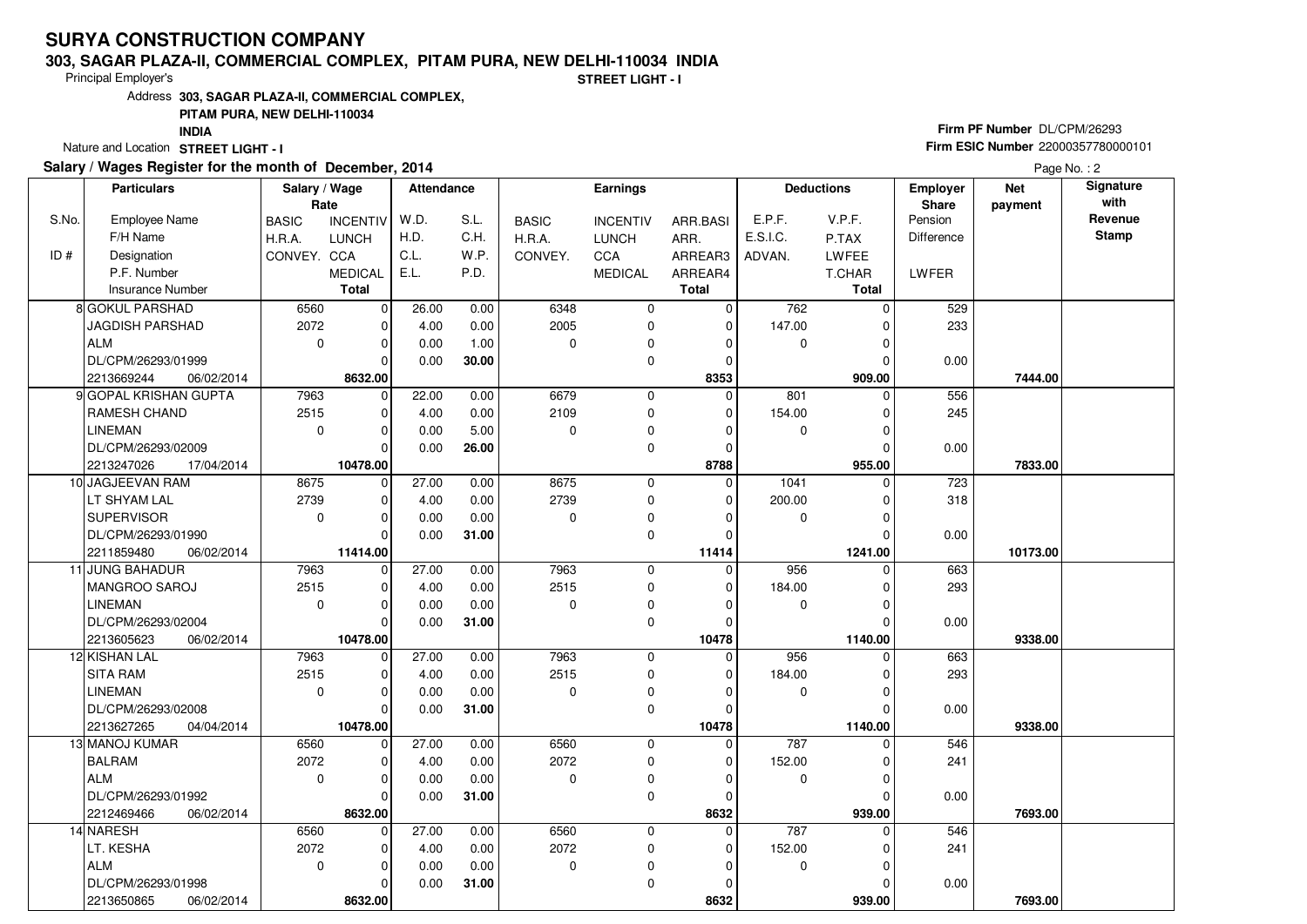#### **303, SAGAR PLAZA-II, COMMERCIAL COMPLEX, PITAM PURA, NEW DELHI-110034 INDIA**

Principal Employer's

**STREET LIGHT - I**

Address**303, SAGAR PLAZA-II, COMMERCIAL COMPLEX,**

## **PITAM PURA, NEW DELHI-110034**

**INDIA**

Nature and Location STREET LIGHT - I

## **Salary / Wages Register for the month of December, 2014**

# **Firm PF Number** DL/CPM/26293 **Firm ESIC Number** <sup>22000357780000101</sup>

Page No.: 3

|       | <b>Particulars</b>       | Salary / Wage<br>Rate |                 | <b>Attendance</b> |       |              | <b>Earnings</b> |              | <b>Deductions</b> |              | <b>Employer</b><br><b>Share</b> | <b>Net</b><br>payment | Signature<br>with |
|-------|--------------------------|-----------------------|-----------------|-------------------|-------|--------------|-----------------|--------------|-------------------|--------------|---------------------------------|-----------------------|-------------------|
| S.No. | Employee Name            | <b>BASIC</b>          | <b>INCENTIV</b> | W.D.              | S.L.  | <b>BASIC</b> | <b>INCENTIV</b> | ARR.BASI     | E.P.F.            | V.P.F.       | Pension                         |                       | Revenue           |
|       | F/H Name                 | H.R.A.                | <b>LUNCH</b>    | H.D.              | C.H.  | H.R.A.       | <b>LUNCH</b>    | ARR.         | E.S.I.C.          | P.TAX        | Difference                      |                       | <b>Stamp</b>      |
| ID#   | Designation              | CONVEY. CCA           |                 | C.L.              | W.P.  | CONVEY.      | <b>CCA</b>      | ARREAR3      | ADVAN.            | <b>LWFEE</b> |                                 |                       |                   |
|       | P.F. Number              |                       | <b>MEDICAL</b>  | E.L.              | P.D.  |              | <b>MEDICAL</b>  | ARREAR4      |                   | T.CHAR       | LWFER                           |                       |                   |
|       | <b>Insurance Number</b>  |                       | <b>Total</b>    |                   |       |              |                 | <b>Total</b> |                   | Total        |                                 |                       |                   |
|       | 15 PRATAP                | 7963                  | $\mathbf 0$     | 27.00             | 0.00  | 7963         | 0               | 0            | 956               | $\Omega$     | 663                             |                       |                   |
|       | KESHA                    | 2515                  | $\mathbf 0$     | 4.00              | 0.00  | 2515         | 0               | $\mathbf 0$  | 184.00            | $\Omega$     | 293                             |                       |                   |
|       | <b>LINEMAN</b>           | $\mathbf{0}$          | $\Omega$        | 0.00              | 0.00  | $\Omega$     | 0               | $\Omega$     | 0                 | $\Omega$     |                                 |                       |                   |
|       | DL/CPM/26293/01993       |                       | $\Omega$        | 0.00              | 31.00 |              | 0               | 0            |                   |              | 0.00                            |                       |                   |
|       | 2212469469<br>06/02/2014 |                       | 10478.00        |                   |       |              |                 | 10478        |                   | 1140.00      |                                 | 9338.00               |                   |
|       | 16 PUSHPENDAR KUMAR      | 6560                  | $\mathbf 0$     | 26.00             | 0.00  | 6348         | 0               | $\mathbf 0$  | 762               | $\Omega$     | 529                             |                       |                   |
|       | LT. AMAR LAL             | 2072                  | $\mathbf 0$     | 4.00              | 0.00  | 2005         | $\mathbf 0$     | $\mathbf 0$  | 147.00            | $\Omega$     | 233                             |                       |                   |
|       | ALM                      | $\mathbf 0$           | $\Omega$        | 0.00              | 1.00  | $\Omega$     | 0               | $\Omega$     | 0                 | $\Omega$     |                                 |                       |                   |
|       | DL/CPM/26293/02006       |                       | $\Omega$        | 0.00              | 30.00 |              | $\mathbf 0$     | $\mathbf 0$  |                   | $\Omega$     | 0.00                            |                       |                   |
|       | 2213912913<br>04/04/2014 |                       | 8632.00         |                   |       |              |                 | 8353         |                   | 909.00       |                                 | 7444.00               |                   |
|       | 17 RAJESH KUMAR          | 7963                  | $\mathbf 0$     | 27.00             | 0.00  | 7963         | 0               | $\mathbf 0$  | 956               | $\Omega$     | 663                             |                       |                   |
|       | <b>DUDH NATH</b>         | 2515                  | $\Omega$        | 4.00              | 0.00  | 2515         | $\mathbf 0$     | $\Omega$     | 184.00            | O            | 293                             |                       |                   |
|       | <b>LINEMAN</b>           | $\mathbf 0$           | $\Omega$        | 0.00              | 0.00  | $\Omega$     | 0               | $\Omega$     | 0                 | $\Omega$     |                                 |                       |                   |
|       | DL/CPM/26293/01987       |                       | $\Omega$        | 0.00              | 31.00 |              | $\mathbf 0$     | $\Omega$     |                   |              | 0.00                            |                       |                   |
|       | 2211859473<br>06/02/2014 |                       | 10478.00        |                   |       |              |                 | 10478        |                   | 1140.00      |                                 | 9338.00               |                   |
|       | 18 RAJESH KUMAR          | 7963                  | 0               | 25.00             | 0.00  | 7449         | 0               | $\mathbf 0$  | 894               | $\Omega$     | 621                             |                       |                   |
|       | <b>GURU PRASAD</b>       | 2515                  | $\Omega$        | 4.00              | 0.00  | 2353         | 0               | $\Omega$     | 172.00            | $\Omega$     | 273                             |                       |                   |
|       | LINEMAN                  | $\mathbf 0$           | $\Omega$        | 0.00              | 2.00  | $\Omega$     | 0               | $\Omega$     | 0                 | $\Omega$     |                                 |                       |                   |
|       | DL/CPM/26293/01997       |                       | $\Omega$        | 0.00              | 29.00 |              | $\Omega$        | $\Omega$     |                   |              | 0.00                            |                       |                   |
|       | 2213134246<br>06/02/2014 |                       | 10478.00        |                   |       |              |                 | 9802         |                   | 1066.00      |                                 | 8736.00               |                   |
|       | 19 RAM KISHOR            | 7963                  | $\mathbf 0$     | 27.00             | 0.00  | 7963         | $\mathbf 0$     | 0            | 956               |              | 663                             |                       |                   |
|       | <b>SUNDER LAL</b>        | 2515                  | $\Omega$        | 4.00              | 0.00  | 2515         | 0               | $\Omega$     | 184.00            | $\Omega$     | 293                             |                       |                   |
|       | <b>LINEMAN</b>           | $\mathbf 0$           | $\Omega$        | 0.00              | 0.00  | $\Omega$     | 0               | $\Omega$     | $\mathbf 0$       | $\Omega$     |                                 |                       |                   |
|       | DL/CPM/26293/01989       |                       | $\Omega$        | 0.00              | 31.00 |              | $\mathbf 0$     | O            |                   |              | 0.00                            |                       |                   |
|       | 2211859474<br>06/02/2014 |                       | 10478.00        |                   |       |              |                 | 10478        |                   | 1140.00      |                                 | 9338.00               |                   |
|       | 20 RAM RATAN             | 8675                  | $\mathbf 0$     | 19.00             | 0.00  | 6156         | $\mathbf 0$     | $\Omega$     | 739               | $\Omega$     | 513                             |                       |                   |
|       | <b>DULARE LAL</b>        | 2739                  | $\mathbf 0$     | 3.00              | 0.00  | 1944         | 0               | $\Omega$     | 142.00            | $\Omega$     | 226                             |                       |                   |
|       | <b>SUPERVISOR</b>        | $\Omega$              | $\Omega$        | 0.00              | 9.00  | $\Omega$     | 0               | $\Omega$     | $\mathbf 0$       |              |                                 |                       |                   |
|       | DL/CPM/26293/01986       |                       | $\Omega$        | 0.00              | 22.00 |              | 0               | $\Omega$     |                   | $\Omega$     | 0.00                            |                       |                   |
|       | 2211685745<br>06/02/2014 |                       | 11414.00        |                   |       |              |                 | 8100         |                   | 881.00       |                                 | 7219.00               |                   |
|       | 21 RAMJEET YADAV         | 7963                  | $\Omega$        | 27.00             | 0.00  | 7963         | $\mathbf 0$     | $\Omega$     | 956               | $\Omega$     | 663                             |                       |                   |
|       | PHOOL CHAND YADAV        | 2515                  | $\mathbf 0$     | 4.00              | 0.00  | 2515         | 0               | 0            | 184.00            |              | 293                             |                       |                   |
|       | <b>LINEMAN</b>           | $\mathbf{0}$          | $\Omega$        | 0.00              | 0.00  | 0            | 0               | $\Omega$     | 0                 | $\Omega$     |                                 |                       |                   |
|       | DL/CPM/26293/01994       |                       | $\Omega$        | 0.00              | 31.00 |              | 0               | $\Omega$     |                   |              | 0.00                            |                       |                   |
|       | 2212469476<br>06/02/2014 |                       | 10478.00        |                   |       |              |                 | 10478        |                   | 1140.00      |                                 | 9338.00               |                   |